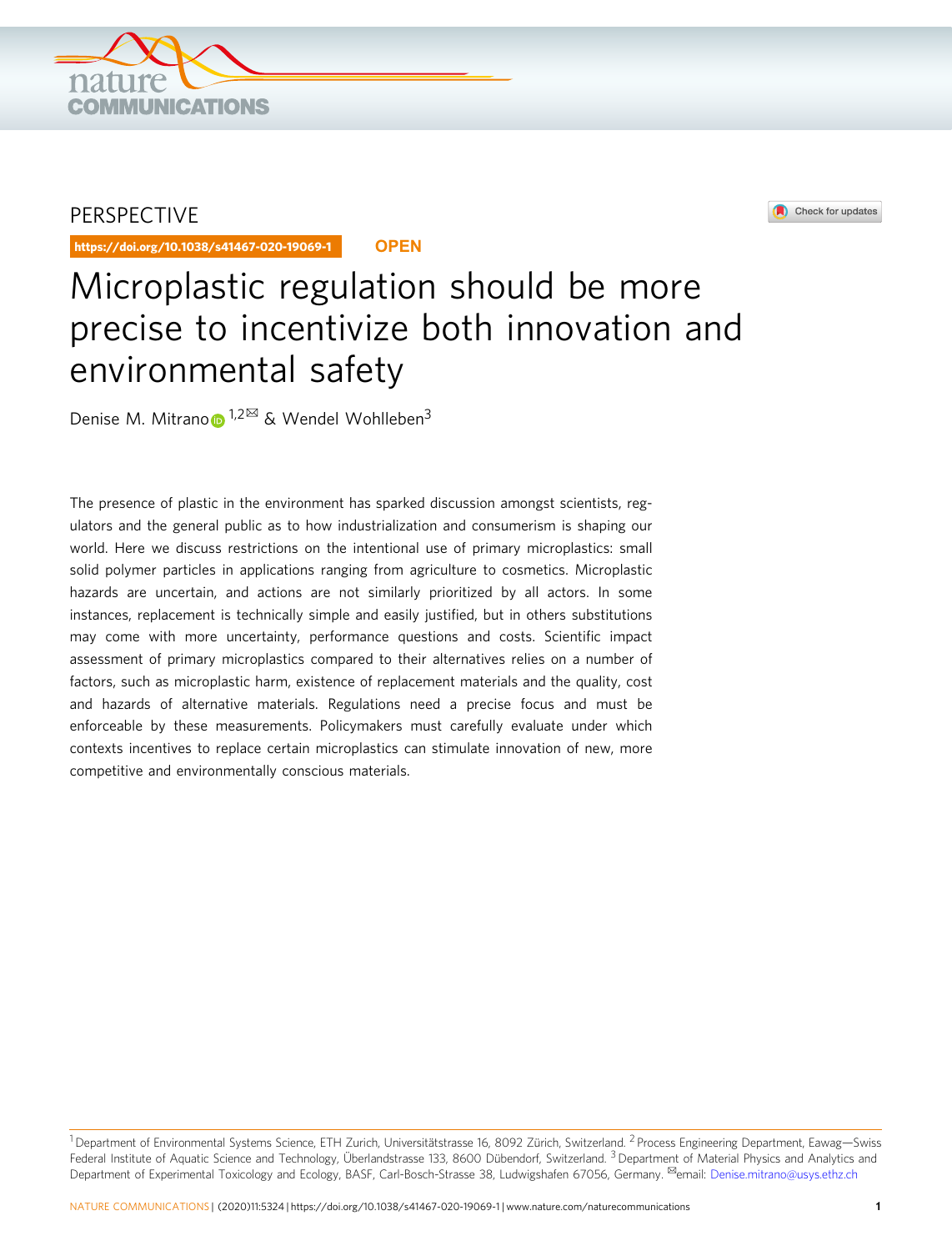n recent years, stark images of plastic washing up on shor-<br>elines and accumulating in cities have underscored the mag-<br>nitude of mismanaged plastic waste and its impact on the<br>environment<sup>1</sup>. Solid nano- and microplastic n recent years, stark images of plastic washing up on shorelines and accumulating in cities have underscored the magnitude of mismanaged plastic waste and its impact on the are part of the overall plastic pollution problem, as these small plastic pieces have been detected in every place that has been sampled so  $far^{2-7}$  $far^{2-7}$  $far^{2-7}$ . Even though it is projected that the vast majority of these materials are derived from mismanaged waste in the environment<sup>8</sup>, legislation has been successfully passed in the US and UK, among other places, which bans microplastics used in rinse-off consumer products, such as microbeads in body scrubs<sup>[9](#page-9-0)</sup>. These campaigns received widespread support, including from the public, scientists, and industry, as omission or substitution of these materials was relatively straightforward and inexpensive with alternate materials $10$ . The trade-offs of using microplastics are not always easily identifiable or evaluated. In a number of contexts, the use of microplastics have been key in reducing environmental pollution (e.g. agricapsules for more targeted plant protection) and increasing human safety (e.g. replacing solvent-borne with water-borne coatings and adhesives). When attempting to balance the relative impacts of using microplastics versus opting for alternatives, there are several considerations one must confront including (1) what are the environmental and health impacts caused by microplastic use; (2) what alternatives currently exist or can be brought to market in the near-term which provide similar functionality as microplastics; (3) what is the cost of replacement materials (and to whom); and (4) can new substitutions be developed that perform better with less adverse outcomes. There are currently few quantitative numbers associated with these factors, and so decision-making on how and if to use microplastics can be both complicated and subjective.

Nevertheless, the framing of environmental risks by the media and scientists has affected the public perception of this emerging contaminant and the publics desire for quicker and more decisive action to be taken. Bans on cosmetics with microplastic beads in the US, Korea, and elsewhere have been one reaction to this call. The recent microplastic definitions proposed by ECHA (European Chemicals Agency) for a potential restriction of solid primary microplastics via the REACH regulation (EU law for Registration Evaluation, Authorization and Restriction of Chemicals) goes far beyond the original scope of the ban the microbead campaigns. By definition, polymers (and subsequently, plastics) are a heterogeneous group of compounds, yet, going against previous REACH protocols of regulating singular compounds, microplastics are considered collectively. While it is tempting to speak in broad terms about plastic pollution and to curb all usage in every context, including microplastic, there are many examples of when microplastics may help to reach other sustainability goals. Overarching chemical bans may be appropriate when there is clear and overwhelming evidence that targeted substances cause harm (e.g. DDT, CFC), but is this the case with plastic? In our view, technical bans on primary microplastics are not the route to significant reductions of microplastics in the environment. A major part of the issue can and must be prevented by proper (macro)plastic waste collection, ideally as part of the transition towards a circular economy. However, some sources of environmental microplastic, such a tire and road wear, will not be able to be reduced through this route. Therefore, we believe it would be prudent to take a more nuanced approach to assess when and where plastic restrictions are most warranted.

In this perspective, we assess the scope, effectiveness and utility of microplastic regulations with specific emphasis on the new definitions proposed by ECHA for restriction of primary microplastics under REACH. To this end, we aim to (1) provide a systematic orientation of the polymer universe, to appreciate

which (micro)plastic characteristics are relevant, measurable, and enforceable, (2) cluster-specific uses of solid plastic to highlight how primary microplastic can add to issues of environmental pollution and human health, (3) delineate the social and corporate drivers which prompt informal norms and formal regulations, (4) evaluate the strategy and effectiveness of new regulations that attempt to limit microplastic release, and (5) suggest priority cases where regulations should be focused and precision increased to incentivize innovation of sustainable materials and promote environmental health and safety.

# The diversity of polymers through their life cycle complicates microplastic risk assessment

Contamination of the environment with plastic debris is one of the major environmental challenges that affects society today<sup>11,12</sup>. Since the mass production of plastics began in the 1940s, manufacturing techniques have been optimized, resulting in a plethora of lightweight, durable, persistent, and corrosion-resistant plastic varieties<sup>[13](#page-9-0)</sup>. These attributes have led to the extensive use of plastics in an inexhaustible number of applications<sup>[14](#page-10-0)</sup>. The plastic materials differ in their life-cycle paths through production, use, recycling, or disposal. Closing all plastic life cycles towards circularity (e.g. circular economy, recycling, chemcycling) can be one way to limit environmental, and subsequently health, burdens of these materials. However, plastic leakages along the life cycle are still occurring today in large quantities and thus we need to understand how both the plastic items, as well as any incorporated additives and chemicals, affect environmental and biological systems $^{15}$ . The many diffuse sources of plastic, including microplastic, are generally anticipated to negatively impact the water quality of oceans, lakes, rivers and soil, but efforts are still under way to understand how different microplastic varieties will behave in and affect these ecosystems. Evaluating the relative sources, mobility and effect(s) of microplastic in these environments can help determine their associated risk(s) in the environment. To increase clarity on commonly used terms for materials and material properties, as well as regulatory bodies and tests, we provide a simple glossary (see Box [1\)](#page-2-0).

A tour of the polymer universe. Polymers and plastic exist on a spectrum from solid particles (e.g. primary microplastics) to soluble functional polymers. It is upon these physical characteristics (solidity, solubility, mass percent of particles, etc.) on which regulations are currently based. Figure [1](#page-3-0) sorts all species of primary microplastics by decreasing solidity to increasing solubility from black to gray, and continues into the universe of functional polymers, which are liquid or soluble and depicted in light gray. Some of the borderline cases of relatively soft and swellable particles are shaded gray to light gray. The term microplastic is generally used to describe the issue, the products, and their regulation, though one might argue that particulate plastic is a more precise framing of the specific issue and of the regulation of solid, insoluble plastic particles since the size range of the materials extends beyond the microlength scale. These materials may incur environmental releases, e.g. controlled release medicines or rheology modifiers in cosmetics. The light gray species are typically of lower molar mass and higher functionalization, resulting in absence of solidity, absence of particle shape, and increasing solubility. Functional polymers (light gray in Fig. [1](#page-3-0)) are generally not considered as microplastics. The physical properties of plastics and their use in final products and formulations partially influence how they may enter the environment. Taken as a whole, a one size fits all regulation will not be able to encompass the universe of polymer species because of the diversity of materials which exist.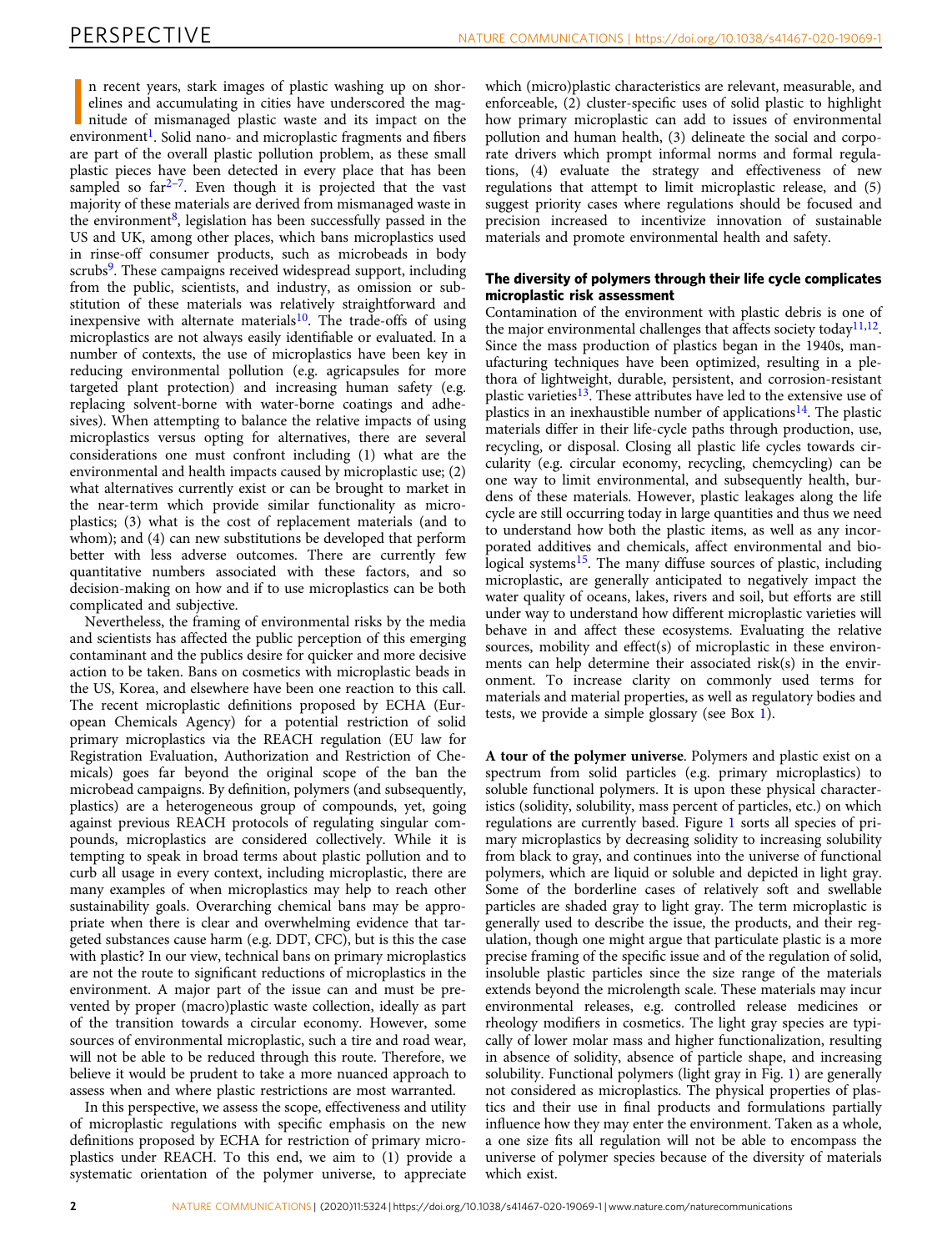#### <span id="page-2-0"></span>Box 1 | Glossary of terms

ECHA European Chemicals Agency (EU)

REACH Registration, Evaluation, Authorization and Restriction of Chemicals

EPA Environmental Protection Agency (USA)

**ECETOC** European Centre for Ecotoxicology and Toxicology of Chemicals

OECD Test Guidelines Developed by the organization for Economic Co-operation and Development (OECD), these guidelines are a collection of the most relevant internationally agreed test methods used by government, industry and independent laboratories to determine the safety of chemical and chemical preparation

**ISO test method** From the international standards organization (ISO), various methods exist as an international standard for testing laboratories created to ensure laboratories are producing precise and accurate test data

**Enforceable** breach of a regulation can be evidenced by robust measurements

Polymer IUPAC: "Substances composed of macromolecules, very large molecules with molecular weights ranging from a few thousand to as high as millions of grams/mole." OECD: "A polymer means a substance consisting of molecules characterized by the sequence of one or more types of monomer units and comprising a simple weight majority of molecules containing at least three monomer units which are covalently bound to at least one other monomer unit or other reactant and consists of less than a simple weight majority of molecules of the same molecular weight. Such molecules must be distributed over a range of molecular weights wherein differences in the molecular weight are primarily attributable to differences in the number of monomer units. In the context of this definition a 'monomer unit' means the reacted form of a monomer in a polymer," $24$ 

Polymers of low concern (PLCs) Polymers which have been deemed to have insignificant environmental and human health impacts as assessed by the US-EPA and most other non-EU jurisdictions

Plastic A synthetic material made from a wide range of organic polymers such as polyethylene, polyvinyl chloride, nylon, etc., that can be moulded into shape while soft, and then set into a rigid or slightly elastic form. [\(https://en.oxforddictionaries.com/de](https://en.oxforddictionaries.com/definition/plastic)finition/plastic)

Plastic additive A substance which is intentionally added to plastics to achieve a physical or chemical effect during processing of the plastic or in the final material or article; it is intended to be present in the final material or article."<sup>[16](#page-10-0)</sup>

**Bioavailability** the fraction of an ingested substance that reaches systemic circulation

Biodegradable plastic A certified performance characteristic of plastic (tested e.g. by ISO 17088:2012) which is not dependent on the origin of raw materials, but only on the chemical composition of the polymer. Biodegradability of a plastic is intended and tested for one specific environmental compartment

Biobased plastic plastics which are based on biological feedstocks, such as lignin or corn, to replace petroleum feedstock for polymer synthesis. Biobased plastic is not necessarily biodegradable

Green Chemistry the practice of designing chemical products and processes with reduce or eliminate the use or generation of hazardous substances REACH concept of nanoforms Distinguish different "nanoforms" of the same substance by differences in particle size, particle morphology, particle surface treatment, crystallinity and specific surface area<sup>31</sup>

Solubility Maximum mass of a material that is found in a molecularly dissolved state in a given volume of water containing a particulate material under specific conditions

Functional groups an atom or association group of atoms in a chemical substance that is intended to or can be reasonably anticipated to undergo facile chemical reactions

**Bioavailability** The proportion of an ingested substance which enters the circulation of an organism and so is able to have an effect

Risk assessment the probability of an adverse effect on humans or the environment occurring as a result of a given exposure to chemical or mixture Trojan horse effect Also known as carrier effect; the transport of pollutants while carried by particles

Frustrated phagocytosis The inability of macrophages to engulf objects longer than approximately 15  $\mu$ m. This is particularly noted in the case of long, still fibrous substances such as asbestos and, likely, microplastic fibers

Plastics in the environment: what, where, why, how much. Plastics can be lost to the environment across their entire value chain, which creates different opportunities (and challenges) to prevent leakage into technical and natural systems<sup>[17](#page-10-0)</sup>. In this context, it is useful to frame the separate but interconnected issues of plastic pollution, which are nestled into one another (Fig. [2](#page-3-0)). This list of microplastic sources entering the environment is oriented on a probable ranking of relevance in terms of mass of plastic lost through a given route<sup>[11](#page-9-0),[18](#page-10-0),19</sup>, which ultimately varies by region<sup>[20](#page-10-0)</sup>. While evidence on the absolute number or mass of microplastics which originate from each source is very limited by lack of field measurements, based on our under-standing of the production quantities, and mass flows<sup>[18](#page-10-0)</sup> we suggest the following:

- (1) Uncollected plastic waste, allowing slow degradation over time (e.g. mismanaged packaging, fishing nets).
- (2) Mechanical stress, creating hotspots of high release instances (e.g. tire wear, fibers from washing of textiles).
- (3) Plasticulture losses, allowing slow degradation over time (e.g. uncollected mulch films).
- (4) Primary microplastic for targeted environmental applications (e.g. seed coatings, fertilizer capsules).
- Primary microplastic that is lost through consumption (e.g. cosmetic beads, drug delivery).
- (6) Accidents and transportation losses of industrial intermediates (e.g. plastic pellets, polymer dispersions).

Through tackling the mismanagement of plastic waste, we can reduce general macroplastic pollution and prevent microplastic pollution from secondary microplastic forming in-situ (sources 1 and  $3)^{20,21}$  $3)^{20,21}$  $3)^{20,21}$ . In contrast, the contribution of tire wear is hard to avoid (source 2), although it is suggested to be one of the dominant sources of microplastics in Europe<sup>22</sup>. For plasticulture (source 3), we anticipate that recollection will never be loss-less, such that we should redesign current products to biodegrade in the environmental compartment where they are used. However, we do not mean to imply that biodegradability of plastic is an excuse for littering, since biodegradation is designed for specific conditions, e.g., compost or soil; the same material may degrade slowly in freshwater or in the ocean. In this way, biodegradable plastic will not be a universal solution to reduce mismanaged plastic waste (source 1).

Primary microplastics are a smaller source of environmental contamination in comparison<sup>22</sup>, and can contribute to plastic pollution either by targeted applications in the environment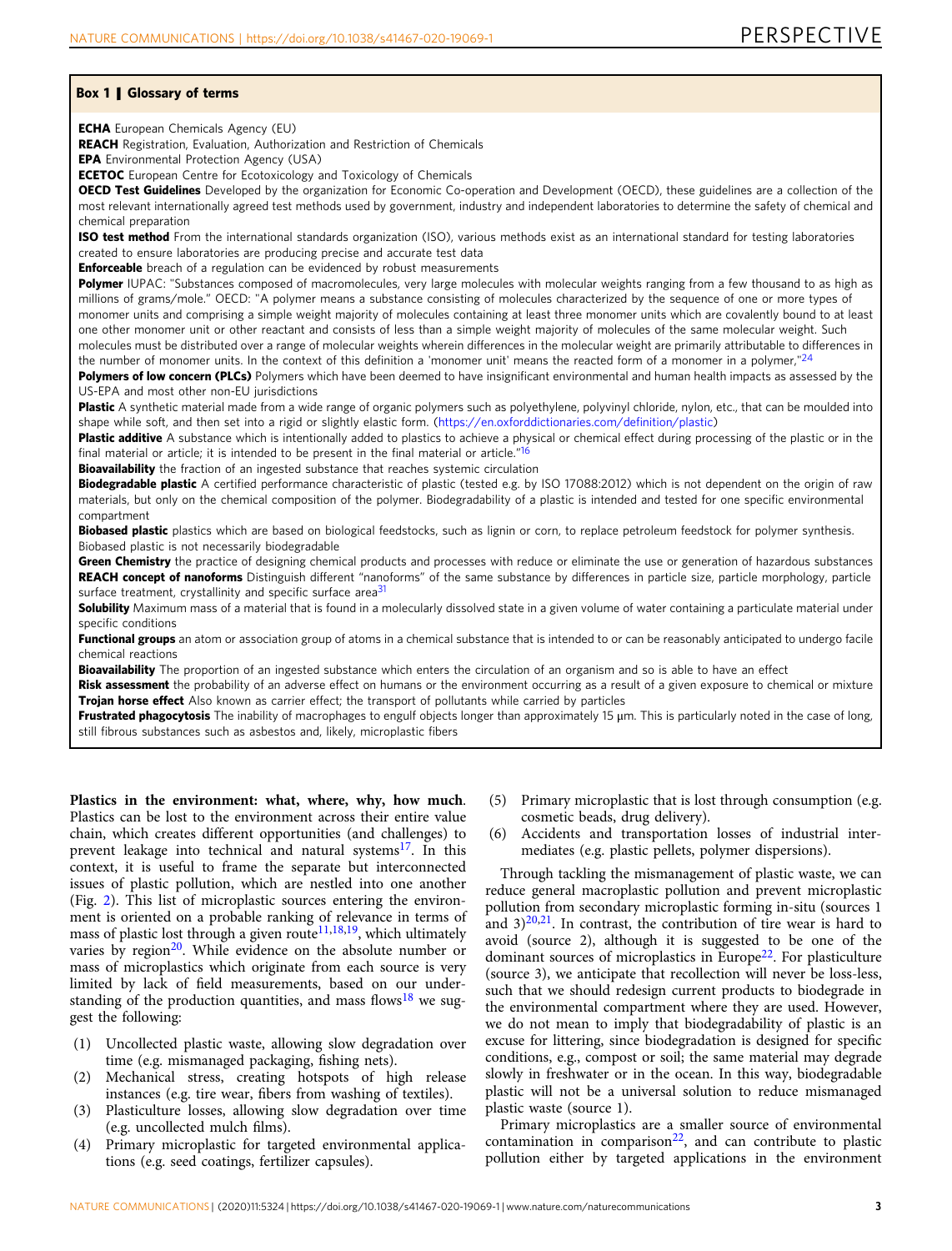<span id="page-3-0"></span>

Fig. 1 The universe of polymer species from primary microplastics to functional polymers, where solidity decreases, and solubility increases from **polymer pellets to dispersion aids.** The appropriate scope of microplastic regulation is a matter of open debate especially on the semi-solid polymer species, and approaches differ regionally (Table [1\)](#page-5-0).



**Environmental sources of solid microplastic**

Fig. 2 Environmental sources of pollution by microplastic. Some sources and pathways are interconnected (e.g. mechanical stress, plastic waste, plasticulture) and some sources are stand-alone (e.g. primary microplastics in products, targeted applications, or transportation losses), but collectively all sources are part of the puzzle of how microplastic enters the environment.

(source 4) or losses through consumption of consumer goods (source 5). The chemical compositions for primary microplastics that contribute to sources 4 and 5 are highly diverse, and include acrylic copolymers, polyamides, polyurethanes, among others, and are thus chemically distinct from the composition of the most dominant secondary microplastics. Conventional plastic parts rely on polymer pellets on the order of 3 mm; more innovative technologies such as additive manufacturing involve micronized polymer particles on the order of 50 µm. Both are intermediate products that lose their particle nature during processing (injection molding or selective laser sintering, respectively). These primary particles are not released into the environment, except for source 6, accidents and transportation losses. The

ranking in the impact assessment of the ECHA draft restriction is consistent with the ranking above $2^3$ .

Assessing impacts across the diversity of polymers. Primary microplastics currently make up a small fraction of total plastic pollution, but this alone is not enough to suggest that regulatory attention is inappropriate. Small quantities of a substance still have the potential to cause negative impacts. However, this strikes at the heart of the matter, in that in our opinion current (human or eco) toxicity data have not defined which polymer or plastic properties (size, shape, chemical composition, additives, etc.) are responsible for inducing harm which is specific to microplastics.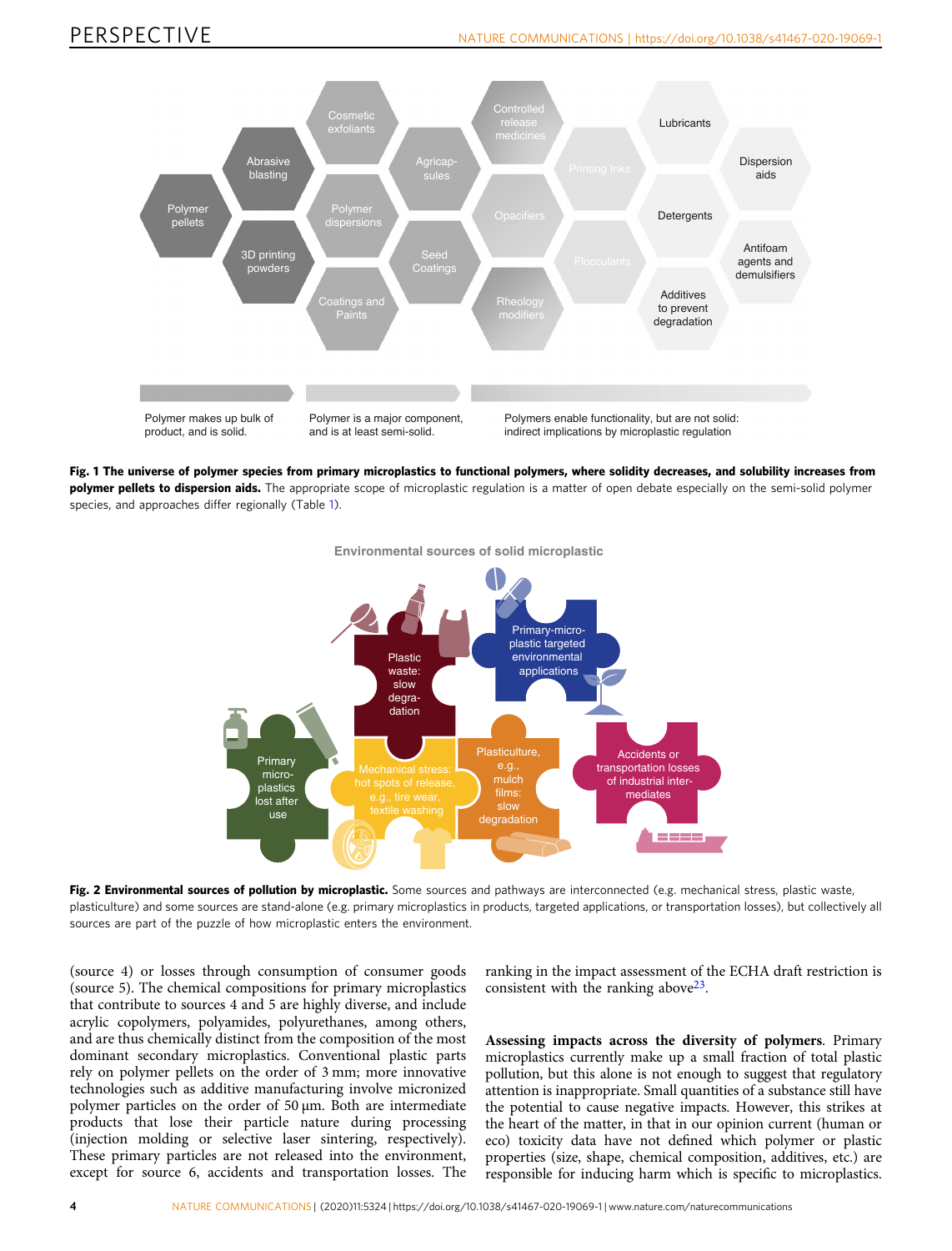There are some plastic-specific issues which are not accounted for in the current particle hazard assessment paradigms. The concept of hazard testing itself is fundamentally challenged by the composition of microplastics, with plastic having low water solubility, hence low bioavailability of the polymers, and by the particle size. For example, there are very few OECD Test Guidelines for either chemicals or particles which are applicable to particles of 500 to 50 µm in diameter, and none that reach the highest thresholds of the microplastic definition (5 mm). At the very least, the test organism has to be larger than the test item. This is not the case for a wide spectrum of microplastics compared to, e.g., Daphnia magna or algae in general which are considered as a key model of toxicity to aqueous species, or compared to bacteria or cell cultures used to test genotoxicity. If one applies the recent ECETOC (European Centre for Ecotoxicology and Toxicology of Chemicals) polymer risk assessment framework on potential ecological and human health hazards and risks posed by polymers, the large size of microplastic particles (far above the regulatory cut-offs at 1000 g/mol and at 10,000 g/mol molar mass that are critical to suppression of bioavailability), and the low reactivity of thermoplastic solid polymers (having no functional groups, and no redox centers) rules out mutagenicity, systemic effects, and local effects on skin and eyes, but leaves the need to assess pulmonary effects if inhaled<sup>24</sup>. The World Health Organization<sup>[25](#page-10-0)</sup> recently published a report suggesting that there were currently no overt health concerns associated with the exposure to microplastic particles through drinking water, but increasing concentrations of plastic in waterways and/or more study may reveal effects in the future<sup>26</sup>. Nanoplastics, which are more likely to cross barriers, are close to the molecular range of individual, water-swollen polymer chains. Therefore, we believe that the line between effects by microplastics and any other polymer effects may begin to blur for the size fraction below 100 nm. In reviewing the literature for more targeted or chronic effects, particularly for nanoplastics, Lehner et al.[27](#page-10-0) found that in vitro studies using human cell lines showed evidence that particles are taken up and induce oxidative stress or pro-inflammatory responses. It must be remembered that in the last 15 years, polystyrene spheres of approximately 100 nm in size have been used as "control" particles when testing substancespecific effects of inorganic nano-sized materials<sup>28,29</sup>. We believe that direct adverse effects to humans, even from nanoplastic, have not yet been identified as a consequence of ingestion from the food chain or from other environmental sources. In contrast, fibers may fall under the fiber paradigm of frustrated phagocytosis when inhaled, leading to fibrosis and lung cancer, if they are sufficiently rigid and long. Polymer fibers that are respirable starting at a few microns in diameter are worthy of investigation for their potential for pulmonary toxicity<sup>30</sup>.

Bridging assessment of microplastics with other particles and chemicals. We anticipate that the existing body of work on the hazards of particle exposure and corresponding regulatory guidelines for engineered nanomaterials may be partially applicable in relation to microplastic. For small particles (e.g. on the order of  $1 \mu m$ ), methods can be applied that were developed in the recent update of particle toxicology to assess engineered nanomaterials (Supplementary Table 1). In this regard, the level of detail of regulatory scrutiny has been dramatically increased by the REACH concept of nanoforms, where different "nanoforms" of the same substance are distinguished by differences in particle size, particle morphology, particle surface treatment, crystallinity, and specific surface area<sup>31</sup>. Screening methods of biological similarity concerning fate and hazard have become more important than ever. Through the development of OECD Test Guidelines or Guidances, testing protocols have become

increasingly standardized. Some of the practical knowledge of testing particles and particular test systems will likely prove relevant when assessing nano- and microplastic impacts (see Supplementary Information and Supplementary Note). In the last years, significant work has begun in tackling the question of how microplastics interact with organisms and/or how they impact their fitness, but with little overarching consensus considering the variety of organisms, conditions, and materials tested $32$ .

Several reviews have concluded that a nano-specific toxicity does not exist, in the sense that similar adverse effects were not demonstrated by all particles of similar size. Rather, it was shown that the composition of the particle was the most important parameter for toxicity<sup>[33](#page-10-0),[34](#page-10-0)</sup>. Consequently, REACH dossiers cover all forms of a substance and, since January 2020, additional properties such as the dustiness (EN17199) and the dispersion stability in aquatic media (OECD Test Guideline 318) need to be described when registering nanoforms (Supplementary Table  $1$ <sup>[31](#page-10-0)</sup>. When these concepts are extrapolated to small solid polymer particles, the different material properties of polymers compared to other nanoforms may no longer make REACH reporting requirements justifiable. For example, the surface reactivity and inflammation potential of plastics compared to inorganic metal-oxide materials is negligible $35$ , and hydrophobic attachment reduces the dispersion stability of most microplastics.

Although the bioavailability of macromolecules above 10,000 g/ mol is low, the leaching of low-molar-mass additives in plastic may induce relevant hazards. These additives may either be associated with the plastic from the production process (e.g. intentionally added compounds, such as UV stabilizers or nonintentionally added substances and byproducts $36$ , or sorb to the particles once in the environment (e.g. persistent organic pollutants (POPs), via the putative Trojan horse effect). The leaching behavior of additives and subsequent negative impacts is potentially a property which could be tested across plastic types and conditions $37$ , but the net contribution of the Trojan horse effect to hazard was measured to be minor  $38,39$ , considering (1) the similarity of the affinity of POPs to either polymer or lipids, enabling either net contamination and net decontamination activity and (2) the far higher contribution of natural particles, such as black carbon, to POP transport and ingestion $40$ .

In review of the literature, we have found sparse knowledge for both dietary and airborne exposures, and little to nothing on the kinetics and biodistributions of particulate plastic. Considering the array of materials in question, environments to consider, biological and abiotic impacts to organisms of different trophic levels, as well as potential sources to humans (food, personal care products, city dust), we find it understandable that there has not yet been a convergence on which aspects of microplastics are most harmful.

# How are policy developments and industrial practices impacted by consumer voice and behavior?

Civic engagement on the topic of reducing plastic pollution in the environment, and curbing plastic use generally, is an extension of the responses to tackle global environmental problems that began in the late 1960s and early 1970s. The media is a vital link which connects science with the public and has the ability to heighten awareness of select topics. The newsworthiness of some topics may prompt increased attention on certain environmental issues, including how frequently and in which light the public views certain environmental risks<sup>41,42</sup>. How mass media and social media portray environmental issues ultimately plays a crucial role in framing scientific knowledge in the public eye, since the public does not always have access to, or cannot easily interpret, primary scientific sources. In this way, journalists and influencers play a role in defining the scope of a problem and guide non-experts to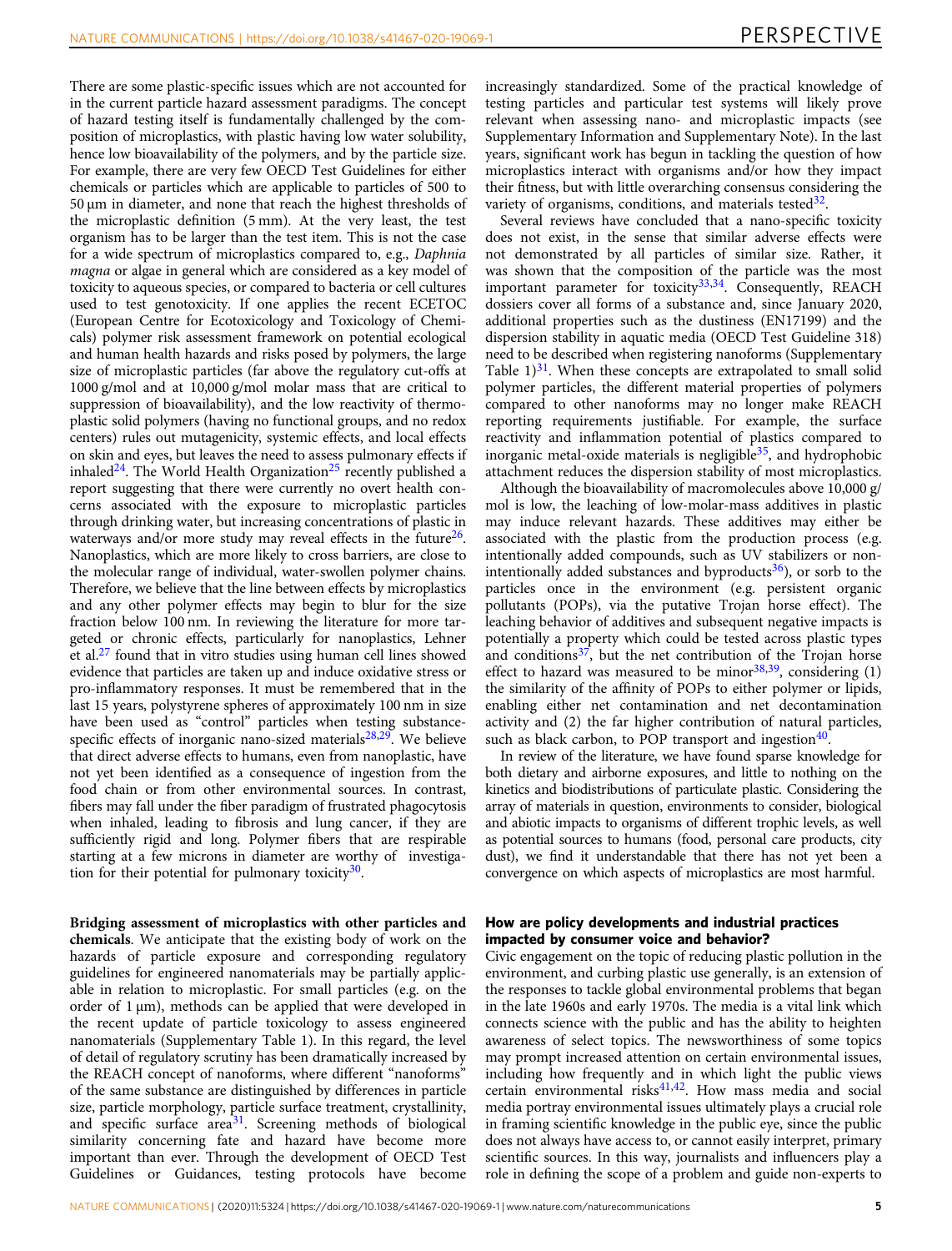|                                                                                  | EU                                                                                                                                                                                                                                                                         | US                                                                                                                                                                                 | China                                                                                                                                                                            | South Korea                                                                                                                                                               |
|----------------------------------------------------------------------------------|----------------------------------------------------------------------------------------------------------------------------------------------------------------------------------------------------------------------------------------------------------------------------|------------------------------------------------------------------------------------------------------------------------------------------------------------------------------------|----------------------------------------------------------------------------------------------------------------------------------------------------------------------------------|---------------------------------------------------------------------------------------------------------------------------------------------------------------------------|
| Regulation of polymer,<br>including functional<br>polymers and solid<br>plastics | Exempted from REACH<br>due to low bioavailability                                                                                                                                                                                                                          | Polymers that fulfill the polymer of<br>low concern criteria (PLC) are<br>exempted from TSCA-submission<br>of Pre-Manufacturing Notice, and<br>can be commercialized               | Apply new substance<br>notification for import and<br>manufacture if non-IECSC<br>listed.<br>The concept on Polymers of<br>low concern is applied for<br>simplified notification | Since 2019:<br>K-REACH registration<br>started, tiered approach<br>based on tonnage when<br>manufactured or imported                                                      |
| Regulation of<br>additives                                                       | REACH, if >1 ton<br>manufactured or imported                                                                                                                                                                                                                               | Additives are chemical substance<br>which are subject to TSCA                                                                                                                      | Apply new substance<br>notification for import and<br>manufacture if non-<br><b>IECSC</b> listed                                                                                 | K-REACH registration,<br>tiered approach based on<br>tonnage when<br>manufactured or imported                                                                             |
| Regulation of primary<br>solid microplastics                                     | Proposed REACH<br>restriction, potentially<br>from 2022:<br>banned if dispersed in<br>environment<br>labeling & reporting if used<br>only industrially and/or<br>losing particle nature in<br>application<br>biodegradable, or natural,<br>or soluble polymers<br>exempted | Use as scrubbing beads in<br>cosmetics are banned on federal<br>level (" Microbead Free Waters<br>Act"). Additional regulation(s) at<br>state level is established or<br>under way | General plan to prohibit<br>"Microplastic"<br>manufacturing after 31 Dec.<br>2020, and for sale after 31<br>Dec. 2022                                                            | Cosmetics Act prohibits<br>scrubbing beads in<br>cosmetics.<br>Further microplastics<br>issues are under discussion<br>for polymer types linked to<br>pollution via waste |

<span id="page-5-0"></span>

| Table 1 Examples of current regulations for polymers, additives and primary microplastics around the globe. |  |  |  |
|-------------------------------------------------------------------------------------------------------------|--|--|--|
|-------------------------------------------------------------------------------------------------------------|--|--|--|

and Evaluation of Chemicals in South Korea.

reach conclusions which are more easily digestible. However, we find that this often oversimplifies the complexities and uncertainties which scientific findings contain. Risk in the context of chemical assessment can be defined from the perspective of natural sciences as the probability of an adverse effect on humans or the environment occurring as a result of a given exposure to a chemical or mixtur[e43.](#page-10-0) Therefore, a risk is the chance (high or low) that an exposure will actually cause harm. Microplastic risk assessment suffers from knowledge gaps on both hazard and exposure evaluations, which allows for the possibility of a few point data sources to dominate narratives. This absence of evidence does not allow one to conclude whether risk is either present or absent with any certainty. Public risk perceptions typically differ from experts' assessment of risk $44$ , particularly because the latter group tend to conceptualize risks in a formal way based on the seriousness of potential negative consequences. By omitting the important aspect of probability in evaluating adverse outcomes, both scientists' and the publics' responses to risks can become amplified<sup>[45](#page-10-0)</sup>. Furthermore, concentration dependency of (microplastic) impacts is often given relatively little attention, both in academic papers and in the public media.

From concern to action: coordinated efforts to drive real (or perceived) change. Independent of any one specific source or risk of plastic, the visual presence of litter in the environment and popular broadcasting (e.g. Blue Planet II by BBC) has prompted an evocative reaction for the public to demand action plans to reduce plastic consumption and waste. With the scale and prominence of plastic pollution, motivated actors (ecologically minded individuals, environmental NGOs) aim to disrupt established social behavior to promote change. Normative dynamics (norms) are studied in many areas of global governance, including environmental politics and environmental norms in areas such as climate change $46$ . Just as there are multiple scales on which to address plastic pollution, so too are there multiple reactions the public has towards plastic in the environment which influence their demands for action to reduce plastic use. In addition to macroplastic reduction (e.g. plastic bag bans) $47$ , grassroots activism from environmentally conscious consumers, activists, and scientists led to successful lobbying for legislation to restrict the use of microbeads in rinse-off consumer products and other microplastic containing products in different regions (Table  $1)$ <sup>48</sup>. While various bans differ in terminology and scope, in reviewing the impacts of the Microbead Free Waters Act in the United States, McDevitt et al.<sup>[49](#page-10-0)</sup> noted that the lack of appropriate standards for environmentally safe materials led to overarching bans which left stakeholders on all sides of the issue potentially dissatisfied. When looking at differences between the causes and reactions to macro- and microplastic pollution, we see that norms against plastic do not converge towards one shared problematizing of plastic. In contrast to other environmental regimes that arrange diverse instruments of governance around one shared goal, plastic governance lacks such a common narrative as an anchor for the diverse activities to reduce the environmental burden of plastic<sup>50</sup>.

The consumer industry, which can leverage selling products via emotions, was quick to adapt to consumer preferences. Take for example the various washing bags and devices/objects aimed at removing microplastic fibers from the wash water over the course of laundering textiles. These marketed technologies (e.g. Cora Ball, GUPPYFRIEND, Lint LUV-R) claim to ultimately reduce microfiber emissions in the wash water effluent through various means, but their efficacy is uncertain<sup>51</sup>. We further generally question the logic (and sustainability) of producing more consumer goods to capture microplastics in individual households. Are the environmental costs in terms of material, energy and other resources to produce these products outweighed by the avoidance of microplastic fibers which are retained during washing? We feel that while this may provide consumers with a feel-good mentality that they are protecting waterways from microplastic fibers, the cost/benefit analysis of these products are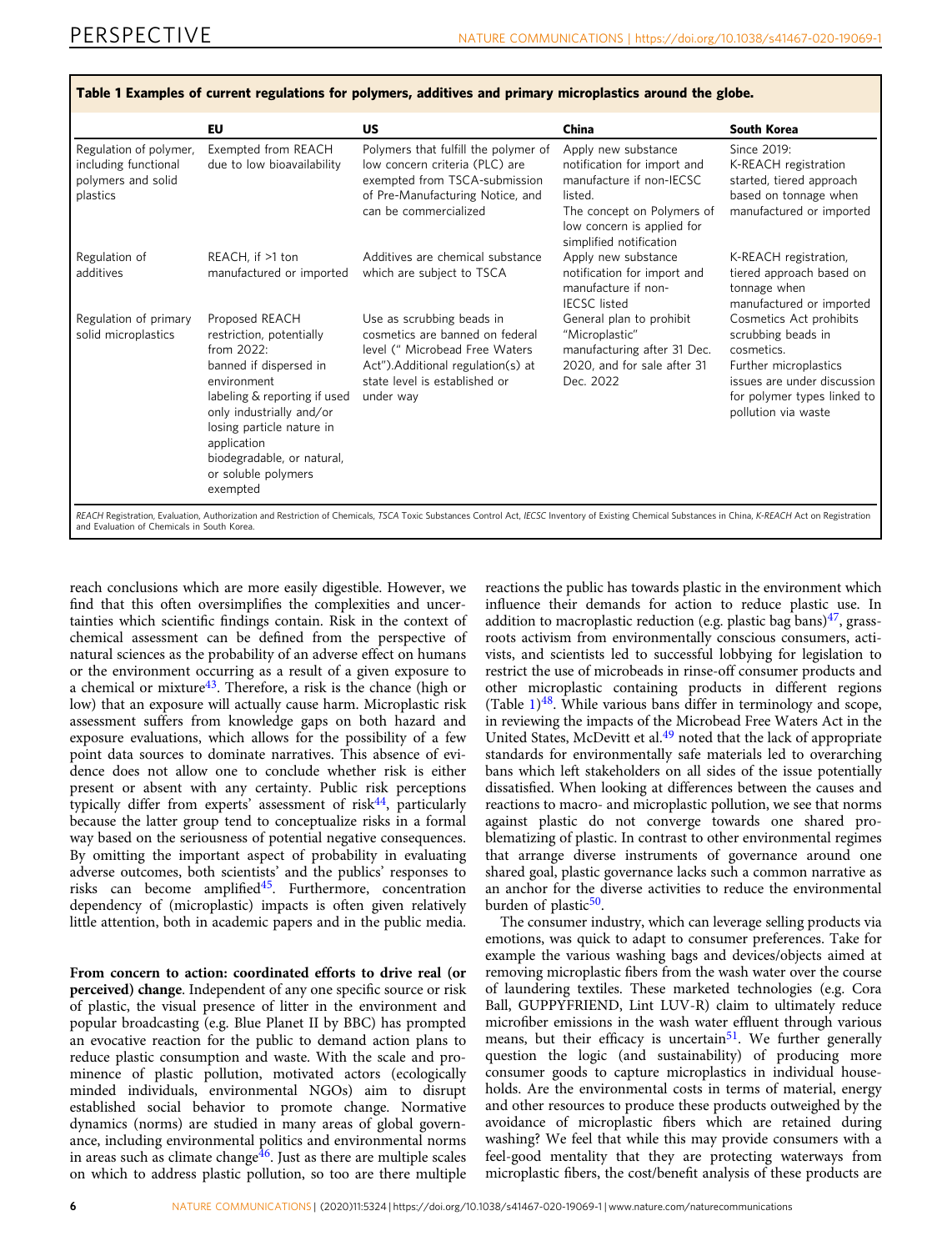debatable. However, consumer initiatives are essential to reduce unconscious emissions. More research should be done into effective and measurable reductions of (micro)plastic leakage to the environment through education, regulation, and behavioral change, possibly supported by new technology.

Corporate sustainability is an increasingly important goal which is being implemented at high levels across a range of industries. Through these initiatives, industry can also play a role in addressing global challenges such as e.g. reaching the United Nations sustainability goals. The growing interest in corporate sustainability can largely be attributed to the increased prevalence of global problems (e.g. climate change, plastic pollution) and a shift in public perception that firms should, at least in part, provide solutions to those problems<sup>[52](#page-10-0)</sup>. Most large corporations engage in sustainability initiatives, report on environmental and social matters in annual reports, and publicize their efforts via social media. Yet to date the concept of corporate sustainability remains vague and tools to measure if/when an impact has been successful—as opposed to greenwashing—are non-existent $52$ . Corporations can conform to plastics norms since doing so enables them to maintain legitimacy in the face of competing demands, expectations, and pressures, but environmental outcomes of "Green Alliances" between companies and NGOs are limited because rules are flexible, open, and not obligatory $53,54$  $53,54$ . In the case of microplastics, without policy restricting certain materials and setting goals for a long-term sustainable development (e.g. by favoring replacement technologies, banning certain additives, or restricting polymer use), when all other factors are considered equal, we anticipate that industry is likely to favor short-term wins: no change or superficial changes to satisfy consumer emotions. In the context of microplastics, NGOs have begun to compile lists of products which do not contain microbeads, such as Fauna and Flora's "Good Scrub Guide", or to promote certification schemes which include product labeling, such as "Zero Plastics Inside" from the Beat the Microbead campaign by the Plastic Soup Foundation. While the stated goals of these well-intentioned programs are often to educate consumers rather than to explicitly change market dynamics, these schemes offer a platform for companies to be recognized as transparent, environmental leaders. Consumer industries wish to offer a feel-good premium to consumers and amplify their tendencies of purchasing goods and services which resonate with their perception of making positive, ecologically conscious choices. More examples of this nature exist in regard to macroplastic waste and initiatives as well. Adidas partnered with the Parley initiative in 2015 to offer shoes made from oceanclean-up plastics. More than 15 million pairs sold in 2020 (ref. [55](#page-10-0)) —compared with 400 million Adidas shoe sales total—are testimony to clever marketing. While this may have also catalyzed the advancement of recycling technologies in some respects, creating shoes out of recycled plastic to reduce the pollution issue cannot be generalized: the costs of raw materials are a minor factor in the fashion industry, but are decisive for high-tonnage applications.

We think that the decisive element in truly changing industry and consumer behavior in relation to plastic usage and handling is cost: up until 2018, plastic biodegradability was a nice-to-have for consumer industries if functionality and price were not compromised. Since 2019, the consumer goods industry is willing to pay more to their chemical suppliers for biodegradable, recycled or bio-based plastics than for conventional plastics. Most recently, Nestlé committed 1.5 billion Swiss Francs to pay a premium until 2025 for new sources of packaging<sup>[56](#page-10-0)</sup>. This compensates the costs of advanced plastic recycling technologies as required for food-grade plastics, which are currently higher. Another contribution can be expected from the "Alliance to End

Plastic Waste", funded with \$1.5 billion to advance infrastructure in waste management, innovation in recycling, education of behavior and clean-up of plastic pollution hotspots. The Ellen MacArthur initiative is making progress in partnering with industry and governments on transitioning to a circular economy for plastic<sup>57</sup>. Different regions set different priorities, where the Europeans prioritize biodegradability, the US and Chinese consumers prioritize bio-based resources. Thus, consumer attitudes incentivize industry by creating secondary standards, even before legal standards force both consumers and industry to redirect the flow of materials.

These examples show the power of environmental norms in the dynamics and governance of plastic use and legislation, but the ability to shape these norms and policies are not shared equally geographically or across socio-economic classes around the globe<sup>50</sup>. Assessment of norms and their influence on driving regulations for plastic in Europe and the Americas can be illuminating to appreciate the factors that go into environmental governance. Nevertheless, in the case of attitudes towards plastic use, global norm diffusion patterns are often exemplified by liberal or Western ideals and global norms must be interpreted against very different local or national backgrounds and value systems. The market demand for sustainable plastics is likely to be driven primarily by higher income earners with more disposable income. In this regard, we interpret it that more wealthy, industrialized regions are often over represented in forming these global (plastic) initiatives with low- and middle-income economies, particularly those in the Global South, playing less of a role in the formation of global environmental norms. Environmental values can differ according to specific locations, and this may present competing, rather than complementary, steps to take when addressing the various pressing environmental (as well as societal and economic) concerns a region is pressed with. However, the heterogeneity of policy approaches to phase out lightweight plastic bags shows that income is not the only factor in regional differences<sup>58</sup>.

# How are (new) regulations stepping in to address these demands?

Plastic pollution is an undeniable ethical issue, because the accumulation of waste in soil and water is not sustainable for the planet, and it seems that public opinion holds quite some sway in pressuring political leaders to take action in drafting (micro) plastic regulations. Partially based on the public demands to address the ever-growing issue of plastic pollution, governments and organizations have been actively addressing these concerns through the development of new sustainability initiatives and regulations. The relatively swift creation of the European Union Strategy for Plastics in a Circular Economy is one example of this. On one hand, this helped to expose the many shortcomings of the linear economy—which is not limited to plastic, but plastic was used as a demonstrative example. The debate refocused public attention on the environmental consequences of industrialization and generated what we consider a positive momentum for change. Plastic, and more specifically microplastic, has been considered a good vehicle to communicate environmental sus-tainability issues to the public<sup>[59](#page-10-0)</sup>. However, while there are a number of ways to use governance to reduce or shift plastic consumption, use, and disposal practices, for the case of microplastics, it is not clear to us if technical bans are the route to significant reductions of microplastics in the environment. In our view, a major part of the issue can and must be prevented by proper (macroplastic) waste collection, ideally as part of the transition towards a circular economy. This would help to solve the issue of secondary microplastics, which originate from the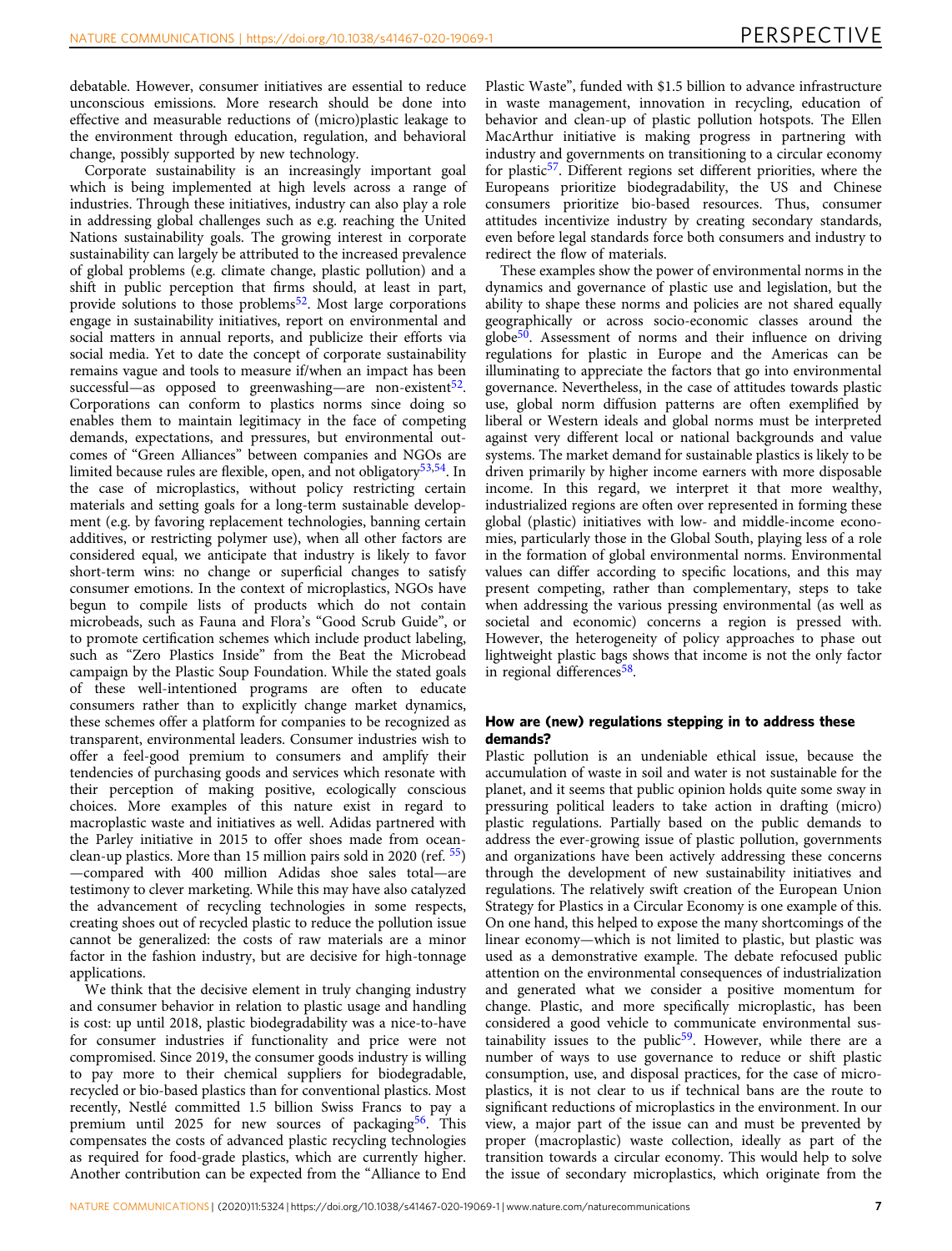

Fig. 3 Boundaries of microplastic regulation. Bans on primary microplastics are in place or imminent across many jurisdictions, aiming to stop pollution from targeted environmental applications, from particles that are lost through consumption or targeted environmental applications (green and blue hexagons). Some industrial intermediates (gray hexagons) may contain microplastics, but these particle forms vanish through further processing or product use. Labeling and reporting requirements on intermediates may be motivation for the development of label-free alternatives, if the regulatory definitions are precise and enforceable. Microplastic regulations do not aim to resolve the dominant sources of microplastic pollution, which instead require interventions through waste management or product reformulation (red, yellow and orange hexagons). Note hexagon coloring is linked to environmental microplastic sources in Fig. [2](#page-3-0).

fragmentation of plastic waste dispersed in soil and water. In comparison, the issue of primary microplastics, which are already produced in the form of small particles, is a relatively minor emission source yet this is the only material which falls within the scope of proposed regulations for microplastics specifically.

With the new REACH regulations, microplastics are now an issue of chemical risk management. Previously, REACH regulation established the principle of "no data–no market" to ensure safe use of chemicals. Original REACH regulations categorically excluded polymers from the registration regime as they were considered not bioavailable due to their high molar mass. However, the conversation has now become more nuanced, with regulations that can individually cover polymer, additives, and inclusion of (primary) microplastics (Table [1\)](#page-5-0). At the molecular level, the additives used in polymers are small molecules subject to REACH registration, and thus need to be tested for their human and environmental hazard and exposure profiles. The US-EPA (Environmental Protection Agency (USA)) and most other non-EU jurisdictions apply the concept of polymers of low concern (PLCs), which are "those deemed to have insignificant environmental and human health impacts"<sup>[24](#page-10-0)</sup>. Polymers, including solid plastics, are considered PLC if they meet specific criteria related to molar mass and low-molar-weight compounds (below 1000 and 10,000 g/mol) and if they do not meet exclusion criteria, such as pre-defined reactive functional groups or chemical elements (incl. fluorines), (bio)degradation and/or water solubility, and cationicity (Supplementary Table 1). The solid plastics

produced in high tonnage are PLCs by all criteria, with the exception of PVC.

Is the microplastic definition fit for purpose? The ECHA proposal for a restriction of primary microplastics uses a complex definition. The scope includes products containing more than 0.01% of microplastic particles, which are defined as particles containing solid polymer, whereof more than 1% are below 5 mm in size. A lower limit of 100 nm is being debated $60$ . The scope also includes fibers of length between 3 nm to 15 mm, particles of any composition with a polymer content of  $\geq$ 1% or with a continuous polymer surface coating of any thickness. The scope excludes polymers that are biodegradable or natural or soluble. All products within the scope of this complex definition will need to be labeled, and their uses to be reported to ECHA. This restriction includes conventional materials that are intermediate industrial products, such as plastic pellets and polymer dispersions (Fig. 3). In our opinion, this will generate a considerable administrative burden without realistically reducing pollution. Products containing particles that do not lose their particle nature through processing will be banned, except for some very specific derogations based on other means of technical containment. The ban thus mainly targets cosmetic beads, agricultural capsules and seed coatings (Fig. 3). This approach aims to reduce about 42,400 tons of yearly plastic release to the environment<sup>60</sup>, though it remains to be seen if the reduction from these sources alone will be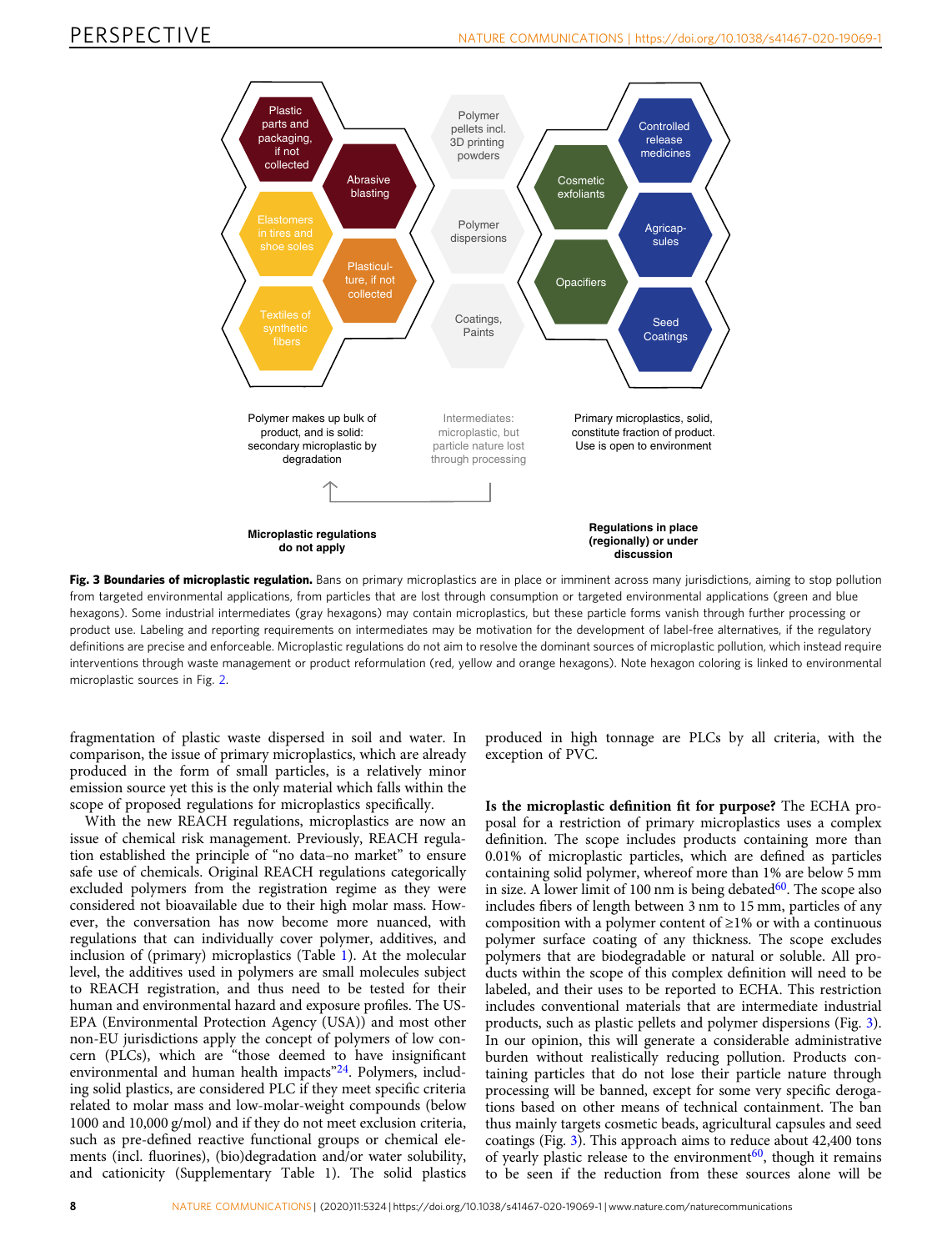considered substantial as long as the contributions from tire wear, textile shedding, and waste fragmentation continues to prevail in far higher tonnages.

The analytical challenges of adhering to the complex definitions prescribed by ECHA are enormous, and for any polymercontaining product, one would have to assess solidity, solubility and the continuity of coatings for traces down to 0.01% of particles containing polymer. Given the current analytical capabilities to measure and characterize microplastic $61$ , we question how one could possibly assess the variety of products under standardized conditions at regular time intervals. In consequence, this definition is not easily enforceable. This also means that companies do not know which properties to avoid, unless opting only for polymer-free formulations (as outlined in the section "The diversity of polymers through their life cycle complicates microplastic risk assessment"). Avoiding polymers all together would also limit use of functional polymers (Fig. [1](#page-3-0)), which is contrary to the intentions of ECHA. The original draft of the restriction gives rather undirected incentives, because the lack of enforceable criteria effectively widens the scope to all polymers. The restriction would become easier to enforce, and more precisely targeted to the issue of microplastics, if a measurable lower size limit of 100 nm was introduced and if the scope was focused to solid and insoluble polymers. Both these measures would help to clarify that functional polymers (Fig. [1\)](#page-3-0) are not in scope of the microplastic definition. The lower size limit, the solubility, and the biodegradability criteria are currently a matter of debate and political negotiation<sup>60</sup>. ECHA's proposal set out specific test methods and pass criteria for identifying biodegradable polymers, which are excluded from the restriction. A highprofile committee, the Risk Assessment Committee (RAC), concluded on criteria for defining biodegradability of particulate polymers even though some standards, e.g. OECD testing guidelines, are still not suited to cover the properties of particulates. Precise and measurable criteria for biodegradability provide the opportunity to incentivize biodegradable solutions where they make sense, based on an assessment that considers the intended uses, for which biodegradation can be designed, tested and enforced.

Scientists still need to test hypotheses about which aspects of microplastics (polymer, molecular structure, additives, physical–chemical-biological interactions, size: summarized in Table SI\_1) are most responsible for causing adverse effects. Nevertheless, we have the impression that the debate on microplastics has provided a welcome bridge towards the registration of polymers under REACH, following suit to the K-REACH example (Table [1\)](#page-5-0). Articles made of polymers for specific purposes already have to fulfill sector-specific regulation, e.g., for food contact materials, toys, medical devices, etc., where migration of additives and absence of oligomers are key criteria $62,63$ . In any case, producers are responsible for the safe use of their products, and polymers-requiring-registration require notification to the Classification and Labeling inventory. In the future, they will have to demonstrate safe use via REACH registration, at least for some polymers. In this context, we need to carefully weigh the costs of taking a precautionary approach as well. It is also important to note that not taking a precautionary approach to the use of microplastics for all purposes is not advocating to wait for other plastic reduction measures<sup>[64](#page-10-0)</sup>. We whole-heartedly support initiatives and innovation which reduces unnecessary plastic waste, improves waste disposal streams, smart uses of biodegradable polymers, and increases in material circularity (including recycling efforts). Issues of primary microplastic and macroplastic, while interlinked at some level, may still be considered separately.

# Towards the identification of priority regulatory cases innovative new materials and protection of environmental health

While bans and prohibitions of plastics are so far the central reactions of governments to anti-plastic norms, there does not have to be an all or nothing approach when it comes to microplastic use. Alternatively, regulations may be considered a catalyst for change and a nudge towards further development of new and improved practices<sup>[65](#page-10-0)</sup>. Initiatives to ban release of microplastics that rely on corporate societal responsibility may leave as many loopholes as a non-enforceable regulation<sup>66</sup>. We believe that only an easily measurable definition of microplastic can minimize false claims and spread of misinformation to consumers. Recognized certifications will ultimately support and reinforce industry social responsibility and social license.

It is important to keep in mind that many plastics are actually quite effective problem solvers during their life cycle (e.g. food safety from packaging), and such applications are not always easily replaced and/or alternative materials may not have better sustainability scores. However, further innovation is possible. Within the framework of Green Chemistry (the practice of designing chemical products and processes which reduce or eliminate the use or generation of hazardous substances), the use of polymers may, in some cases, promote and enhance solutions to economic and sustainability goals. As one example of how Green Chemistry may help to mediate one plastic pollution source, biodegradable mulch films are reducing (micro)plastic waste in agricultural fields, which we believe is a positive innovation in that sector. Biodegradability is a certified performance characteristic and is not dependent on the origin of raw materials, but only on the chemical composition of the polymer. Bio-based polymers are not necessarily biodegradable, and vice versa. Biodegradable materials have been available from the chemical industry for some time, yet today they are still a more expensive alternative to polyethylene (PE), and so they have not been as attractive as an option in many circumstances. Very clearly, biodegradability is no excuse for littering. Biodegradation needs to be specified and tested for specific intended uses, and biodegradable plastics are not an overarching solution for all pollution by plastic waste. But, they can be a solution to issues of plastic and primary microplastic that is intentionally used with known pathways into the environment. With the current debate on plastic use, if consumers are willing to pay a premium for biodegradable plastics and regulations target key industries to limit conventional polymers, biodegradable products may become more competitive with conventional alternatives. In this way, we foresee that regulation can spur industries and consumers to develop and establish more sustainable alternatives, even if they are more expensive in the short term.

As a main alternative to abstaining from plastic usage, businesses often focus on recycling as a viable choice be part of the solution to reduce plastic burdens in the environment. Initiatives like "This is Plastics" or "Marine Litter Solutions" lobby for better waste management infrastructure (especially in the Global South). Consumers are also encouraged to recycle, e.g. through the "I Want To Be Recycled" campaign from the joint partnership between the environmental NGO, "Keep America Beautiful" and corporations from the plastics, packaging, and food industries. On one hand, this allows citizens the opportunity to feel involved with finding solutions to the plastic waste issue, even though this puts (a portion of) the burden of sustainability back with the consumer, instead of with corporations or governments. However, not all plastics products fit into plastic recycling schemes, in addition to the issues of additives and blends that are used in products[67](#page-10-0), or issues of soiling and improper sorting. Reliance on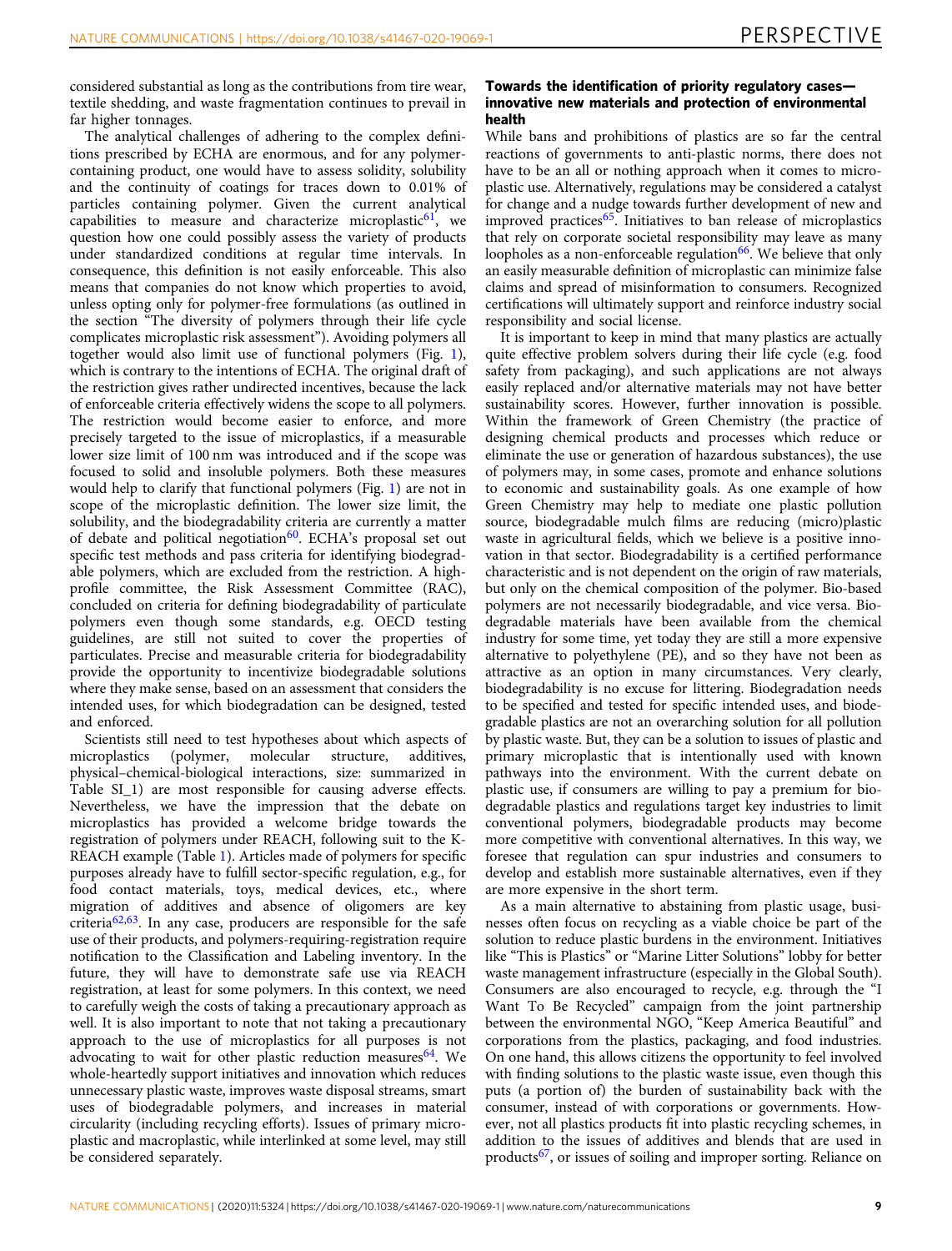<span id="page-9-0"></span>recycling facilities in certain regions can also lead to disturbances in global plastic waste management, as seen when China stopped the import of nonindustrial plastic waste in 2017 (ref. [68](#page-10-0)). Nevertheless, plastics recycling is experiencing a renaissance. Some recycling routes (e.g. pyrolysis feedstocks) destroy the polymer altogether, whereas recycling by material feedstock retains the polymer molecules, and shreds plastic parts to particles before sorting. Because of these various treatment chains, we think that the regulatory incentives in a circular economy must acknowledge that chemcycling via pyrolysis and thermal recycling can be just as sustainable as the seemingly simpler materials recycling, which suffers from technical downgrading due to impurities and mixed additives. From the example of recycling, we can learn that there may not be one hard and fast rule as to what is best in terms of plastic governance.

A cost–benefit approach to evaluate the societal and environmental impacts of primary microplastic restriction is warranted, and is currently ongoing as regulations are developed. What is less clear is how to position individual microplastic applications along the cost–benefit value chain. The balance of these pros and cons may be very subjective, and the necessity and suprifilousness of a given microplastic use will be different for different stakeholders. In some situations, such as microbeads in rinse-off products, societal benefits are negligible, inexpensive alternatives exist, and the public, government, and industry by and large support discontinued use. However, decisions will become more complicated for products or processes which involve microplastics which are not so readily replaced or have more defendable benefits. Encapsulated fertilizers and plant protection products may now be banned under new REACH restrictions for primary microplastics, even though they have proven benefits of having a more targeted release of active ingredients and thus ultimately leads to less fertilizer or pesticide in the soil. There is anticipated to be a 5–8-year allowance to reformulate materials to comply with new regulations, although it realistically takes between 10 and 15 years to bring new formulations to market. In a different industry segment, the replacement of metals by plastics is a success story for automotive engineering, and is indispensable in curbing the  $CO<sub>2</sub>$  footprint of the automotive fleet. Additive manufacturing is the next step of optimized structure and delocalized production, but now all solid plastic pellets below 5 mm are to be labeled and reported, with increased regulatory pressure on the micronized powders. These are just two examples of the cost–benefit analysis of microplastic usage, where we do not see that more stringent regulations on microplastics necessarily serves the stated goal of improving environmental health.

Plastic pollution is quite clearly a critical environmental problem on a global scale, and can be tackled on a number of fronts, including reduction of plastic use, inclusion of plastic into the circular economy, and better waste management $69,70$  $69,70$  $69,70$ . Out of the list of six sources of solid microplastic pollution (Fig. [2](#page-3-0)), the critical cases that need incentives for innovation by regulation are those with intended open uses. This is not to say that other cases are less important, but they may be more effectively dealt with by different approaches than through the type of regulations that ECHA are currently proposing. Plastic from intended open use (e.g. uncollected mulch films) and primary microplastic from intended open use (e.g. seed coatings) are two such examples. Here, we believe industry has to improve the sustainability of current solutions, and biodegradability (which is the key exemption in the proposed ECHA restriction) is likely the key to success—if ECHA's biodegradation criteria remain achievable and adapted to the intended use. Yet we also urge caution when putting pressure to adopt greener alternatives. Biodegradable plastics have been touted as a key alternative to reduce plastic usage, but not all intended uses of polymers allow for

biodegradability for the products to function along their life cycle, such as polymer binders used in coatings, paints, and adhesives, or polymer pellets that are molten and injection molded to automotive parts, as examples. This also suggests that regulations targeting other sources of primary microplastic pollution (e.g. transportation losses) will need to rely on strategies which do not involve biodegradability as the core component.

#### Future outlook

The accumulation of plastic in the environment will ultimately have an impact on water and soil quality, and so a sustainable relationship with plastic is a necessity for the Anthropocene. While plastics, and microplastics, have been a uniquely successful lighting rod to activate the public on matters of pollution and sustainability, we cannot let that drive our desire to continue making environmental gains through plastic restrictions alone. Many years of research have gone into the materials we currently use, and thus their physical/chemical properties, and costs, are optimized from the point of view of manufactures. Plastic opponents criticize plastic production and use because of all the externalities and impacts that we cannot fully characterize and control. With additional research and development, alternative materials may catch up in terms of both price and performance, but our limited global resources should be targeted to scientifi-cally defendable cases of increased sustainability<sup>[71](#page-10-0)</sup>, not to regrettable replacements or marketing stories. Therefore, we need an unbiased assessment of the hazard, fate, and societal benefits of primary microplastics throughout the regulation process. Regulation should be enforceable and focused, and most importantly linked to hazards. Then the replacement of critical microplastics can become an example of sustainable development and strict environmental regulations can stimulate innovation of new, more competitive and environmentally conscious materials.

Received: 30 March 2020; Accepted: 28 September 2020; Published online: 21 October 2020

#### **References**

- Jambeck, J. R. et al. Plastic waste inputs from land into the ocean. Science 347, 768–771 (2015).
- 2. Kooi, M., Besseling, E., Kroeze, C., Van Wezel, A. P. & Koelmans, A. A. in Freshwater Microplastics 125–152 (Springer, Cham, 2018).
- Ling, S., Sinclair, M., Levi, C., Reeves, S. & Edgar, G. Ubiquity of microplastics in coastal seafloor sediments. Mar. Pollut. Bull. 121, 104–110 (2017).
- Peeken, I. et al. Arctic sea ice is an important temporal sink and means of transport for microplastic. Nat. Commun. 9, 1505 (2018).
- 5. Alexy, P. et al. Managing the analytical challenges related to micro-and nanoplastics in the environment and food: filling the knowledge gaps. Food Addit. Contam. Part A 37, 1–10 (2020).
- 6. Hermsen, E., Mintenig, S. M., Besseling, E. & Koelmans, A. A. Quality criteria for the analysis of microplastic in biota samples: a critical review. Environ. Sci. Technol. 52, 10230–10240 (2018).
- 7. Karbalaei, S., Hanachi, P., Walker, T. R. & Cole, M. Occurrence, sources, human health impacts and mitigation of microplastic pollution. Environ. Sci. Pollut. Res. 25, 36046–36063 (2018).
- 8. Boucher, J. & Friot, D. Primary Microplastics in the Oceans: A Global Evaluation of Sources. (IUCN Gland, Switzerland, 2017).
- Rochman, C. M., Cook, A. M. & Koelmans, A. A. Plastic debris and policy: using current scientific understanding to invoke positive change. Environ. Toxicol. Chem. 35, 1617–1626 (2016).
- 10. Dauvergne, P. The power of environmental norms: marine plastic pollution and the politics of microbeads. Environ. Politics 27, 579–597 (2018).
- 11. GESAMP. Sources, Fate and Effects of Microplastics in the Marine Environment: A Global Assessment (Joint Group of Experts on the Scientific Aspects of Marine Environmental Protection, 2015).
- 12. EFSA. Guidance on Expert Knowledge Elicitation in Food and Feed Safety Risk Assessment. EFSA J. 12, <https://doi.org/10.2903/j.efsa.2014.3734> (2014).
- 13. Cole, M., Lindeque, P., Halsband, C. & Galloway, T. S. Microplastics as contaminants in the marine environment: a review. Mar. Pollut. Bull. 62, 2588–2597 (2011).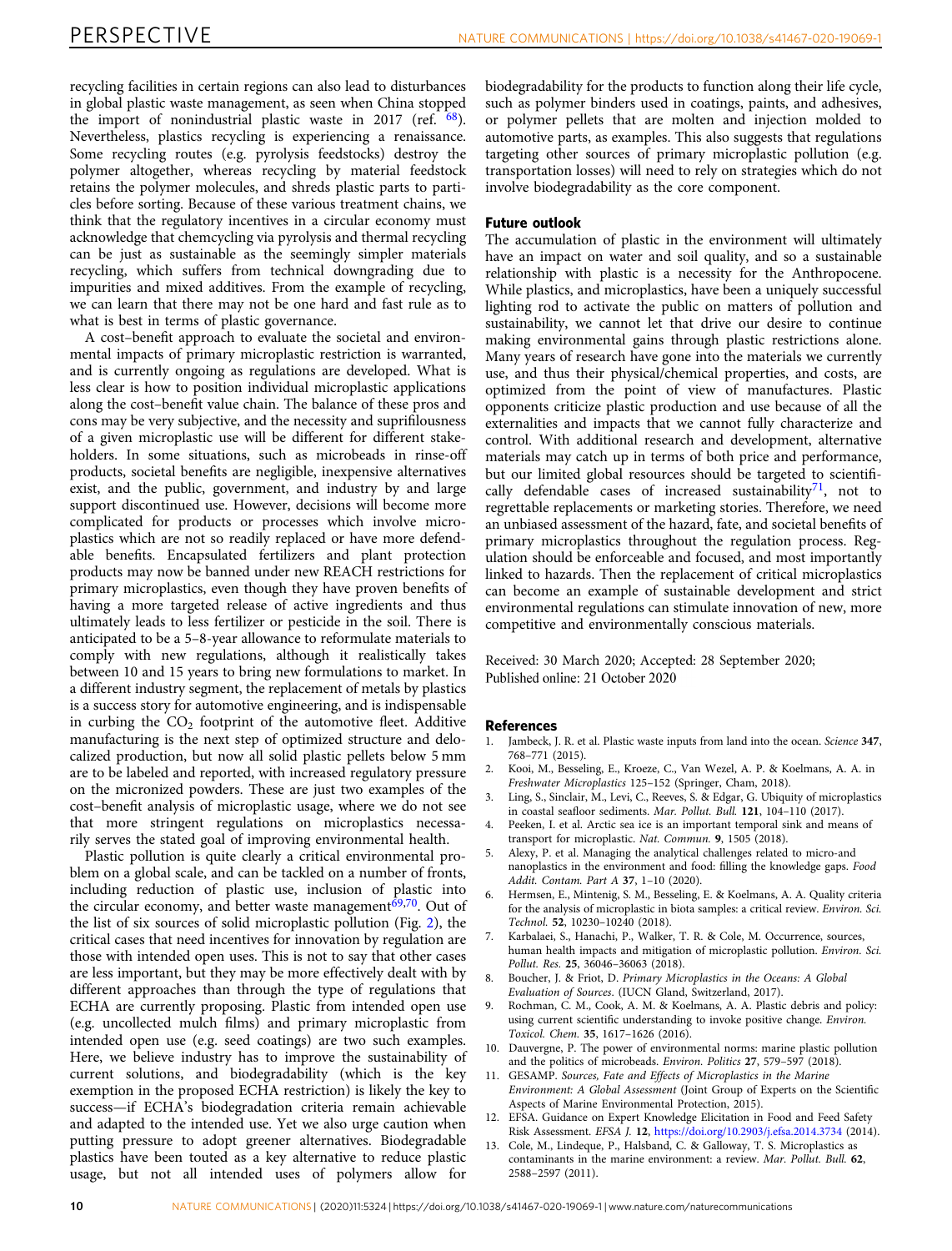- <span id="page-10-0"></span>14. Hammer, J., Kraak, M. H. & Parsons, J. R. In Reviews of Environmental Contamination and Toxicology (ed. de Voogt, P.) 1–44 (Springer, 2012).
- 15. Boucher, J., Dubois, C., Kounina, A. & Puydarrieux, P. Review of Plastic Footprint Methodologies. Report No. 2831719909 (IUCN, 2019).
- 16. European\_Commission. Off. J. Eur. Communities (2011).<br>17. Ryberg, M. W., Hauschild, M. Z., Wang, F., Averous-Mo
- Ryberg, M. W., Hauschild, M. Z., Wang, F., Averous-Monnery, S. & Laurent, A. Global environmental losses of plastics across their value chains. Resour. Conserv. Recycling 151, 104459 (2019).
- 18. Kawecki, D. & Nowack, B. Polymer-specific modeling of the environmental emissions of seven commodity plastics as macro- and microplastics. Environ. Sci. Technol. <https://doi.org/10.1021/acs.est.9b02900> (2019).
- 19. Koelmans, B. et al. A Scientific Perspective on Microplastics in Nature and Society (SAPEA, 2019).
- 20. Lebreton, L. & Andrady, A. Future scenarios of global plastic waste generation and disposal. Palgrave Commun. 5, 6 (2019).
- 21. Andrady, A. L. The plastic in microplastics: a review. Mar. Pollut. Bull. 119, 12–22 (2017).
- 22. Lassen, C. et al. Microplastics—Occurrence, Effects and Sources of Releases to the Environment in Denmark. 1–205 (Danish Environmental Protection Agency, 2015).
- 23. ECHA. Intentionally-Added Microplastics: Annex XV Dossier Proposing Restrictions of the Manufacture, Placing on the Market or Use of a Substance within the EU (2020).
- 24. ECETOC. The ECETOC Conceptual Framework for Polymer Risk Assessment (CF4Polymers). ECETOC Technical Report 133-1 (2019).
- 25. World\_Health\_Organisation\_WHO. Microplastics in Drinking-Water (2019). 26. Wardman, T., Koelmans, A. A., Whyte, J. & Pahl, S. Communicating the absence of evidence for microplastics risk: Balancing sensation and
- reflection. Environ. Int. 106116. In press (2020). 27. Lehner, R., Weder, C., Petri-Fink, A. & Rothen-Rutishauser, B. Emergence of nanoplastic in the environment and possible impact on human health. Environ. Sci. Technol. 53, 1748–1765 (2019).
- 28. Milani, S., Baldelli Bombelli, F., Pitek, A. S., Dawson, K. A. & Rädler, J. Reversible versus irreversible binding of transferrin to polystyrene nanoparticles: soft and hard corona. ACS Nano 6, 2532–2541 (2012).
- 29. Walczyk, D., Baldelli Bombelli, F., Monopoli, M. P., Lynch, I. & Dawson, K. A. What the cell "sees" in bionanoscience. J. Am. Chem. Soc. 132, 5761–6758 (2010).
- 30. Warheit, D. B. A review of inhalation toxicology studies with para-aramid fibrils. Ann. Occup. Hyg. 39, 691–697 (1995).
- 31. European Commission. in C/2018/7942 (European Commission, 2018).
- 32. SAPEA, S.A.f.P.b.E.A. A Scientific Perspective on Microplastics in Nature and Society, <https://doi.org/10.26356/microplastics> (2019).
- 33. Donaldson, K. & Poland, C. A. Nanotoxicity: challenging the myth of nanospecific toxicity. Curr. Opin. Biotechnol. 24, 724–734 (2013).
- 34. Oberdörster, G. & Kuhlbusch, T. A. J. In vivo effects: methodologies and biokinetics of inhaled nanomaterials. NanoImpact 10, 38–60 (2018).
- 35. Lehner, R. et al. A novel 3D intestine barrier model to study the immune response upon exposure to microplastics. Archiv. Toxicol. [https://doi.org/](https://doi.org/10.1007/s00204-020-02750-1) [10.1007/s00204-020-02750-1](https://doi.org/10.1007/s00204-020-02750-1) (2020).
- 36. Groh, K. J. et al. Overview of known plastic packaging-associated chemicals and their hazards. Sci. Total Environ. 651, 3253-3268 (2019).
- 37. Zimmermann, L., Dierkes, G., Ternes, T. A., Völker, C. & Wagner, M. Benchmarking the in vitro toxicity and chemical composition of plastic consumer products. Environ. Sci. Technol. 53, 11467–11477 (2019).
- 38. Herzke, D. et al. Negligible impact of ingested microplastics on tissue concentrations of persistent organic pollutants in Northern Fulmars off coastal Norway. Environ. Sci. Technol. 50, 1924–1933 (2016).
- Lohmann, R. Microplastics are not important for the cycling and bioaccumulation of organic pollutants in the oceans—but should microplastics be considered POPs themselves? Integr. Environ. Assess. Manag. 13, 460–465 (2017).
- 40. Koelmans, A. A., Bakir, A., Burton, G. A. & Janssen, C. R. Microplastic as a vector for chemicals in the aquatic environment: critical review and modelsupported reinterpretation of empirical studies. Environ. Sci. Technol. 50, 3315–3326 (2016).
- 41. Friedman, S. M., Dunwoody, S. & Rogers, C. L. Communicating Uncertainty: Media Coverage of New and Controversial Science (Routledge, 2012).
- 42. Völker, C., Kramm, J. & Wagner, M. On the creation of risk: framing of microplastics risks in science and media. Glob. Challenges 4, 1900010 (2019).
- 43. van Leeuwen, C. J. & Vermeire, T. G. Risk Assessment of Chemicals: An Introduction (Springer Science & Business Media, 2007).
- 44. Slovic, P. The Feeling of Risk: New Perspectives on Risk Perception (Routledge, 2010).
- 45. Pidgeon, N., Kasperson, R. E. & Slovic, P. The Social Amplification of Risk (Cambridge University Press, 2003).
- 46. Bernstein, S. & Falkner, R. in The Handbook of Global Climate and Environment Policy (ed. Falkner, R.) 127–145 (Wiley, 2013).
- 47. Schnurr, R. E. et al. Reducing marine pollution from single-use plastics (SUPs): a review. Mar. Pollut. Bull. 137, 157–171 (2018).
- 48. Rochman, C. M. et al. Scientific evidence supports a ban on microbeads. Environ. Sci. Technol. 49, 10759–10761 (2015).
- 49. McDevitt, J. P. et al. Addressing the issue of microplastics in the Wake of the Microbead-Free Waters Act—a new standard can facilitate improved policy. Environ. Sci. Technol. 51, 6611–6617 (2017).
- 50. Loges, B. & Jakobi, A. P. Not more than the sum of its parts: de-centered norm dynamics and the governance of plastics. Environmental Politics 1–20 (2019).
- 51. McIlwraith, H. K. et al. Capturing microfibers–marketed technologies reduce microfiber emissions from washing machines. Mar. Pollut. Bull. 139, 40–45  $(2019)$
- 52. Meuer, J., Koelbel, J. & Hoffmann, V. H. On the Nature of Corporate Sustainability. Organ. Environ. 33, 319–341 (2019).
- 53. Arts, B. 'Green alliances' of business and NGOs. New styles of self‐regulation or 'dead‐end roads'? Corp. Soc. Responsibil. Environ. Manag. 9, 26–36 (2002).
- 54. Landon-Lane, M. Corporate social responsibility in marine plastic debris governance. Mar. Pollut. Bull. 127, 310–319 (2018).
- 55. Adidas corp. Adidas uses more than 50 percent recycled polyester in its products in 2020 for the first time. [https://www.adidas-group.com/en/media/](https://www.adidas-group.com/en/media/news-archive/press-releases/2020/adidas-uses-more-than-50-percent-recycled-polyester-in-itsproducts-in-2020-for-the-first-time/) [news-archive/press-releases/2020/adidas-uses-more-than-50-percent](https://www.adidas-group.com/en/media/news-archive/press-releases/2020/adidas-uses-more-than-50-percent-recycled-polyester-in-itsproducts-in-2020-for-the-first-time/)[recycled-polyester-in-itsproducts-in-2020-for-the-](https://www.adidas-group.com/en/media/news-archive/press-releases/2020/adidas-uses-more-than-50-percent-recycled-polyester-in-itsproducts-in-2020-for-the-first-time/)first-time/ (2020).
- 56. Nestle. Nestle creates market for food-grade recycled plastics, launches fund to boost packaging innovation. [https://www.nestle.com/media/pressreleases/](https://www.nestle.com/media/pressreleases/allpressreleases/nestle-market-food-grade-recycled-plastics-launch-fund-packaging-innovation) [allpressreleases/nestle-market-food-grade-recycled-plastics-launch-fund](https://www.nestle.com/media/pressreleases/allpressreleases/nestle-market-food-grade-recycled-plastics-launch-fund-packaging-innovation)[packaging-innovation](https://www.nestle.com/media/pressreleases/allpressreleases/nestle-market-food-grade-recycled-plastics-launch-fund-packaging-innovation) (2020).
- 57. Ellen MacArthur Foundation. Members The world's leading circular economy network. [https://www.ellenmacarthurfoundation.org/our-work/](https://www.ellenmacarthurfoundation.org/our-work/activities/ce100/members) [activities/ce100/members](https://www.ellenmacarthurfoundation.org/our-work/activities/ce100/members) (2020).
- 58. Xanthos, D. & Walker, T. R. International policies to reduce plastic marine pollution from single-use plastics (plastic bags and microbeads): a review. Mar. Pollut. Bull. 118, 17–26 (2017).
- 59. Backhaus, T. & Wagner, M. Microplastics in the environment: much a do about nothing? Glob. Challenges 4, 1900022 (2019).
- 60. Agency, E.-E.C. in ECHA/NR/20/19 (2020).
- 61. Mintenig, S. M., Bauerlein, P., Koelmans, A. A., Dekker, S. C. & van Wezel, A. Closing the gap between small and smaller: towards a framework to analyse nano-and microplastics in aqueous environmental samples. Environ. Sci.: Nano 5, 1640–1649 (2018).
- 62. US-FDA. Code of Federal Legislation (CFR) 21 CFR 174 to 190. [https://](https://www.accessdata.fda.gov/scripts/cdrh/cfdocs/cfcfr/CFRSearch.cfm?CFRPart=174) [www.accessdata.fda.gov/scripts/cdrh/cfdocs/cfcfr/CFRSearch.cfm?](https://www.accessdata.fda.gov/scripts/cdrh/cfdocs/cfcfr/CFRSearch.cfm?CFRPart=174) [CFRPart](https://www.accessdata.fda.gov/scripts/cdrh/cfdocs/cfcfr/CFRSearch.cfm?CFRPart=174)=174 (2019).
- 63. EU. Commission Regulation 372 laying down transitional migration limits for plasticisers in gaskets in lids intended to come into contact with foods. [https://](https://eur-lex.europa.eu/legal-content/en/TXT/?uri=CELEX%3A02007R0372-20080701) [eur-lex.europa.eu/legal-content/en/TXT/?uri](https://eur-lex.europa.eu/legal-content/en/TXT/?uri=CELEX%3A02007R0372-20080701)=CELEX%3A02007R0372- [20080701](https://eur-lex.europa.eu/legal-content/en/TXT/?uri=CELEX%3A02007R0372-20080701) (2007).
- 64. Haward, M. Plastic pollution of the world's seas and oceans as a contemporary challenge in ocean governance. Nat. Commun. 9, 667 (2018).
- 65. Porter, M. E. & Van der Linde, C. Toward a new conception of the environment-competitiveness relationship. J. Econ. Perspect. 9, 97–118 (1995).
- 66. Dauvergne, P. Why is the global governance of plastic failing the oceans? Glob. Environ. Change 51, 22–31 (2018).
- 67. Hahladakis, J. N., Velis, C. A., Weber, R., Iacovidou, E. & Purnell, P. An overview of chemical additives present in plastics: migration, release, fate and environmental impact during their use, disposal and recycling. J. Hazard. Mater. 344, 179–199 (2018).
- 68. Brooks, A. L., Wang, S. & Jambeck, J. R. The Chinese import ban and its impact on global plastic waste trade. Sci. Adv. 4, eaat0131 (2018).
- 69. Geyer, R., Jambeck, J. R. & Law, K. L. Production, use, and fate of all plastics ever made. Sci. Adv. 3, e1700782 (2017).
- 70. Liu, Z., Adams, M. & Walker, T. R. Are exports of recyclables from developed to developing countries waste pollution transfer or part of the global circular economy? Resour. Conserv. Recycling 136, 22–23 (2018).
- 71. Steffen, W. et al. Planetary boundaries: guiding human development on a changing planet. Science 347, 1259855 (2015).

#### Acknowledgements

D.M.M. was funded by the Swiss National Science Foundation, Ambizione Grant number PZP002\_168105, and the Eawag Academic Transition Grant. We acknowledge comments by colleagues on previous versions of the manuscript for their helpful comments and suggestions to improve the text.

#### Author contributions

D.M.M. and W.W. jointly wrote and edited the manuscript. D.M.M. conceived the project.